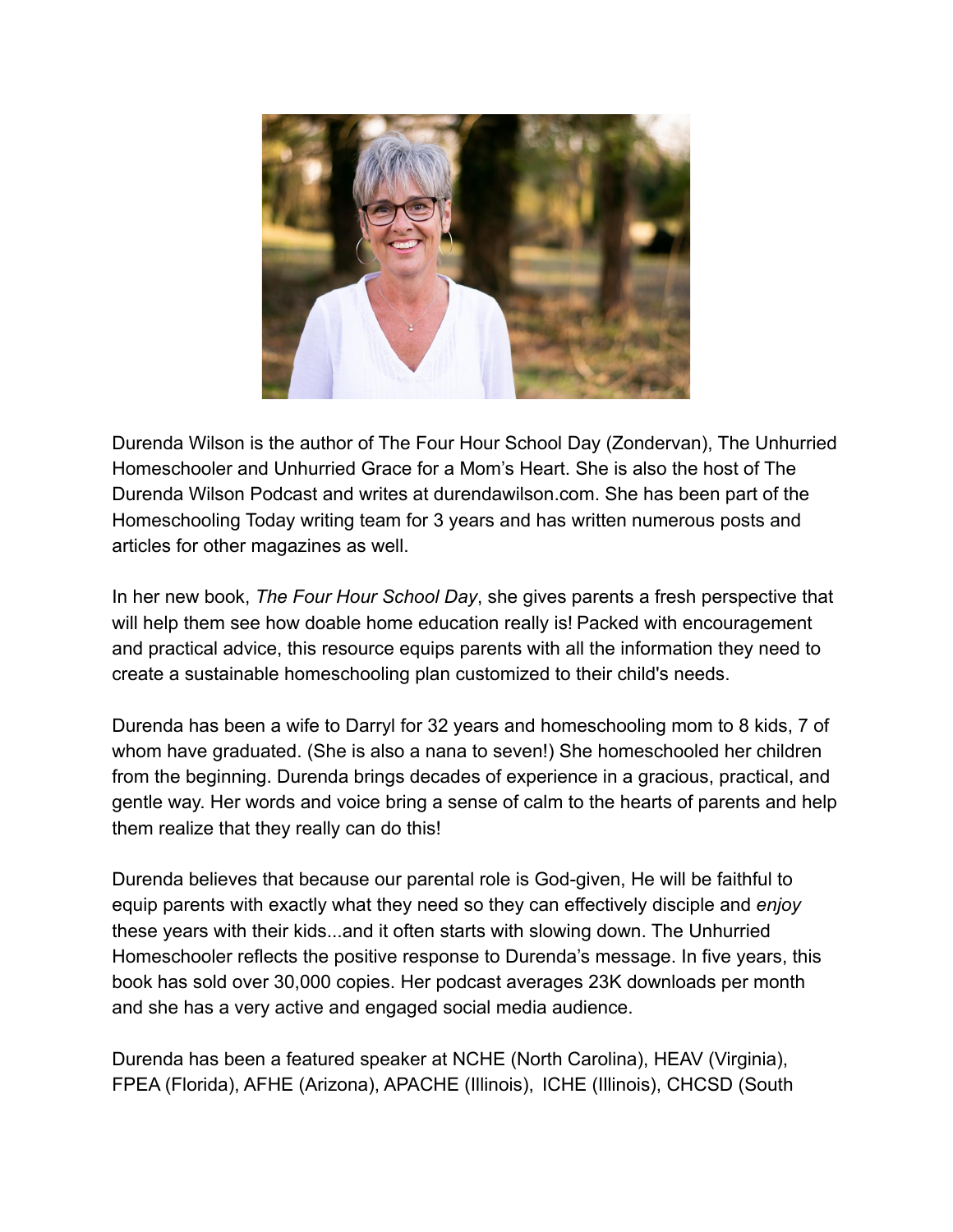Dakota) as well as other homeschooling conferences. In addition to homeschool conferences, Durenda is a popular speaker at women's events.

Durenda would consider it a privilege to bring encouragement to the families who attend your event. Her passion is to mentor parents so they can build strong, cohesive families and enjoy the many benefits of home education!

#### **Website**: durendawilson.com

**Bio(**85 words): With more than twenty-five years of home education experience, Durenda Wilson is a trusted voice and resource at homeschooling conventions and on The Durenda Wilson Podcast.

Durenda and her husband, Darryl, have eight kids (7 graduated) and seven grandbabies. As an author and speaker, her greatest joy is reminding parents how doable and effective homeschooling is and that they are, in fact, qualified for the job! Her books include The Four Hour School Day, The Unhurried Homeschooler, and Unhurried Grace for a Mom's Heart.



**Here are Durenda's topics and descriptions**: (More may be added, but not after August 31, 2022).

# **Chores: Why They are Essential in Homeschooling**

Most of us agree that chores are important, but often moms and kids are frustrated, angry, and resentful when it comes to how and when to implement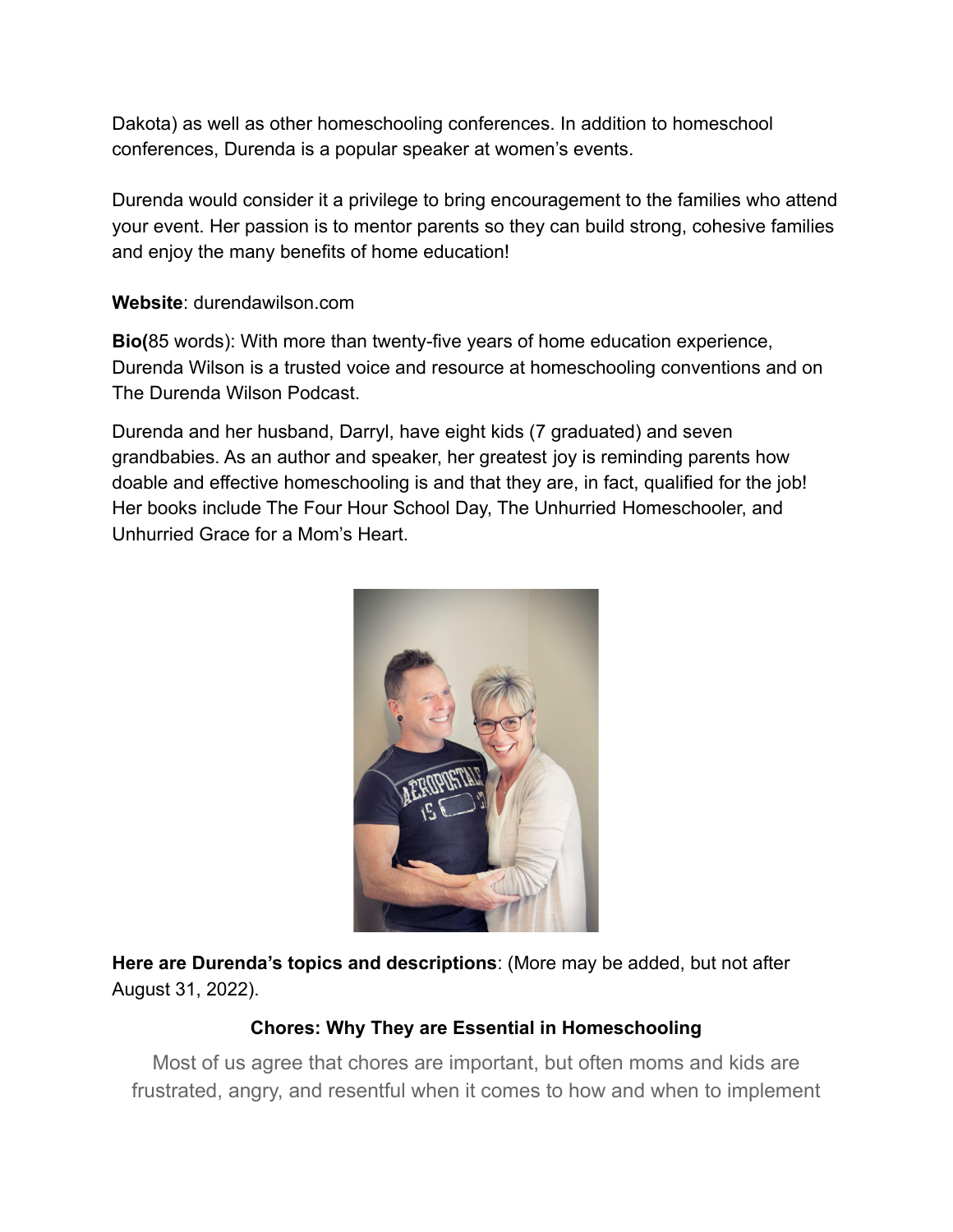them. Having 8 kids in 13 years has the potential to bring a mom to her knees and her home into disarray, but God taught our family SO much through working together. The benefits of having our kids do chores are countless! Investing in this area not only lightens our loads as moms but is an essential part of our kids' education! (This topic is another very popular workshop)

#### **Unhurried Homeschooling: Why We Need to Slow Down**

In a world that is moving at warp speed, it's easy to forget that kids are still kids. Their needs haven't changed: they need time to explore and experiment with the real world around them, to absorb life through all their senses, to process their thoughts at their own pace. All of these are crucial in laying a firm foundation for higher learning, but this TAKES TIME. Learn why this is so important and how to protect and defend your kids' childhood.

#### **Nurturing Sibling Relationships**

This is THE most popular topic I speak on! Most of us didn't factor into the equation just how much sibling conflict would be part of our homeschooling days! It can be exhausting! As homeschooling parents, we have a unique opportunity to nurture sibling relationships among our children. Find out practical ways to do this and what an IMPORTANT part of our homeschooling it really is!

#### **Unhurried Homeschooling: K-2nd Grade**

Most people's definition of "education" is a more formal approach, but the truth is that you've been "educating" your child for 5 years already! YOU are the "expert" when it comes to YOUR child and YOU will be able to tell when he/she is ready to start reading, writing, etc. We will talk about simple ways to recognize when your child is ready to experiment with reading, writing, and basic math! Most of all you will be encouraged to RELAX and enjoy this season of early learning and quiet the voices that want to put unnecessary pressure on you and your littles!

#### **Homeschooling Boys: What Do They Really Need?**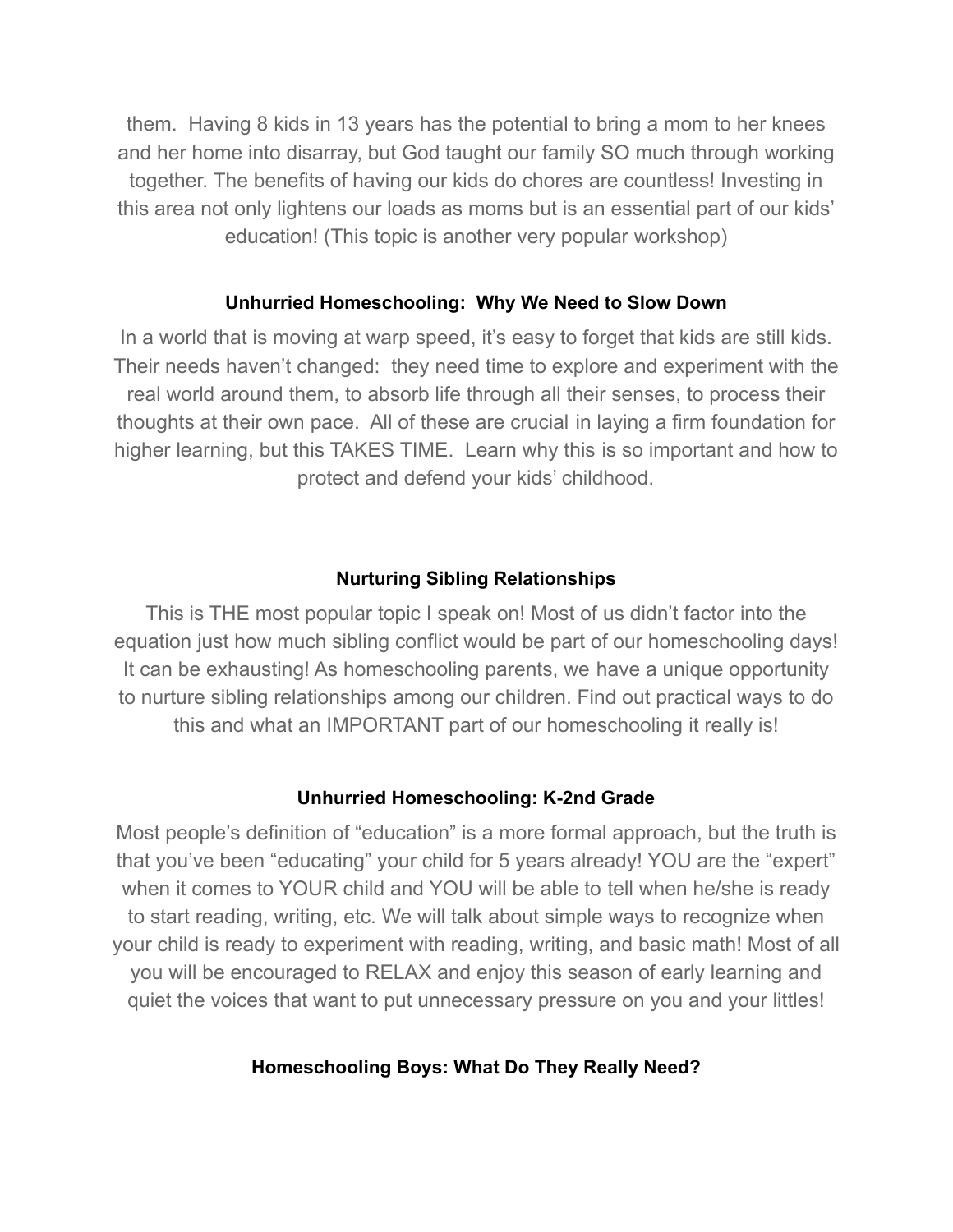Out of our eight kids, five are boys. We have graduated 4 of them so far. As homeschooling moms, we can find teaching our boys extra challenging because…well…they can be VERY different from us. However, God knew what He was doing when He knit them together AND when He chose to make us their moms. Find out some of the most effective tools to engage your boys in their education and enjoy these years with them to the fullest!

# **Unhurried Homeschooling: Babies, Toddlers, and Preschoolers**

The pressure starts BEFORE we even hold our babies in our arms: cloth diapering or disposable, store-bought baby food or homemade, nurse or bottle-feed? We even feel pressured to decide our 'style' of parenting before we have a chance to engage in the role. Feeling pushed and pressured is no way to start our parenting journey OR our home education. By taking time in the early years to learn to let God lead us, we begin to create the margin that helps give us the freedom to be the parents and homeschooling family God has called us to be.

# **Homeschooling: Purpose or Performance?**

We all have clear reasons that we decided to homeschool, but as we continue on this journey, the lines can become blurred. It can be so easy to get caught up in how our kids (and we) are (or aren't) performing when it comes to homeschooling. But what if that isn't actually what we are called to? Mastery *can be* important. God talks about becoming skilled and the importance of diligence. But what if we are giving up purpose and exchanging it for performance?

# **The Sky's the Limit: Homeschooling High School**

These final years seem full of pressure and can feel intimidating. Every parent wonders if their kids will be prepared for college, if they missed something or if their child will measure up.

In this workshop, parents are encouraged to take a step back and think about what education should really look like at this age. Durenda is in her 15th year of homeschooling high schoolers and will share how she turned her children's interests and experiences into high school credits and how combining subjects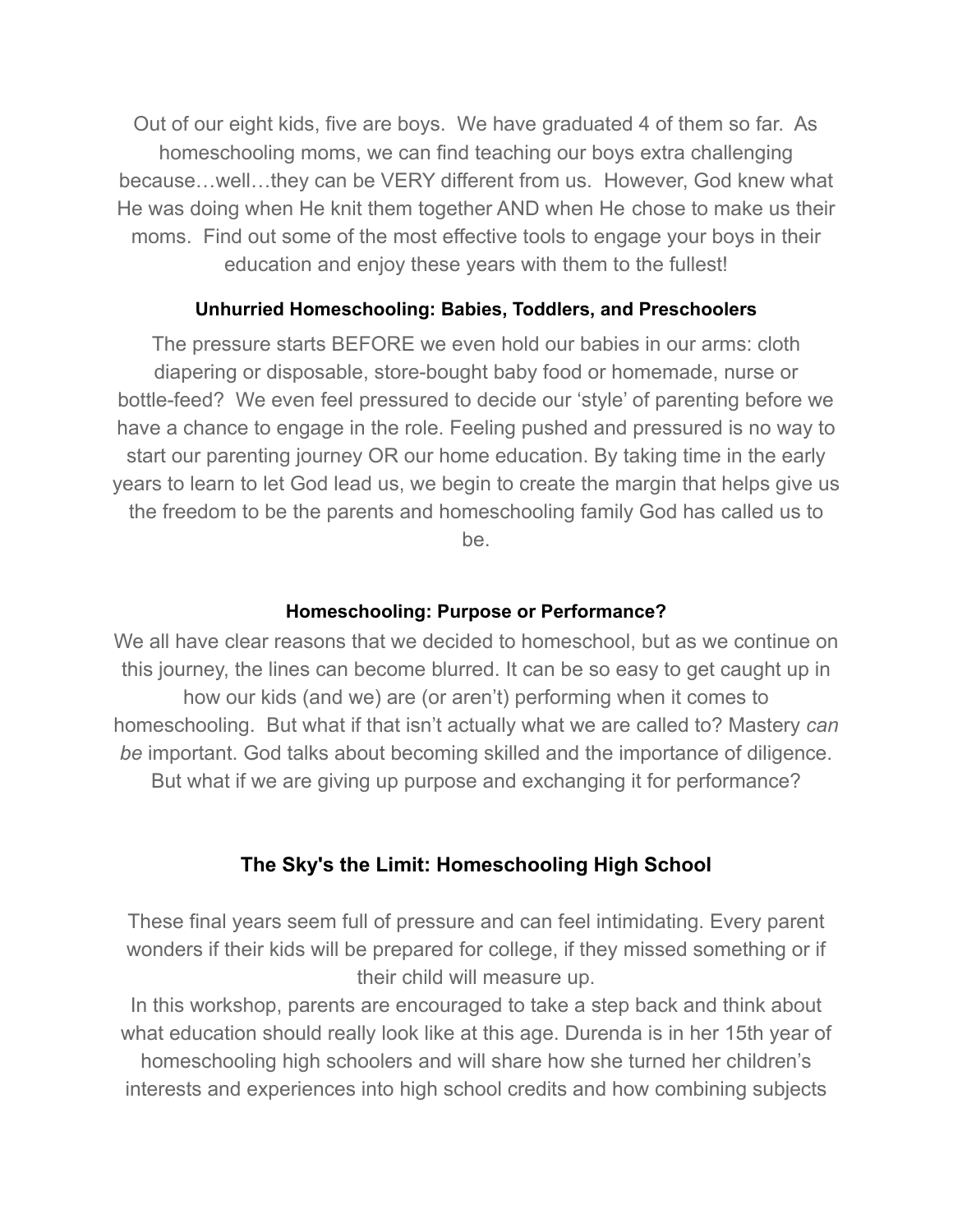can help keep your high schooler motivated. She will also share the importance of parents moving away from a dominating role and more toward the role of a coach during this season.

# **The Five Most Important Things We Taught Our Kids**

As homeschooling parents, we know that it's next to impossible to imagine what our kids might be doing for a living. When we started homeschooling 24 years ago, we would have never guessed anyone could make a living on the "internet". The internet didn't even exist. So what are the most important things we can teach our kids to prepare them for the future? With the clarity of hindsight, Durenda will help you focus on what really matters so you can homeschool with confidence, knowing your kids are ready for whatever the future holds!

# **Creating a Family Schedule**

Homeschooling is challenging, but when you have multiple ages, it can feel more overwhelming than anything! Durenda had 8 children in 12 years and homeschooled them all from the beginning. She speaks from a place of experience, but also reality. In this session, she shares a simple system that helps moms schedule their days in a way that works for them and challenges moms to think through their priorities and stay focused on what is most important so they can find a sense of calm in this busy season!

# **Preparing Your Mom Heart for the Post Homeschool Years**

The homeschooling journey becomes such a big part of our lives as moms. Sometimes it seems as though we will never see the finish line but talk to any homeschool mom with grown kids and she will tell you, "The days are long, but the years are short." What feels like a lifelong commitment soon becomes a distant memory and when you've given your all to this worthy task of homeschooling, the next season can bring a conflict of emotions. Durenda has graduated 7 (so far) whom she has homeschooled from the beginning and in this session, she shares some key thoughts to consider as you near the finish line.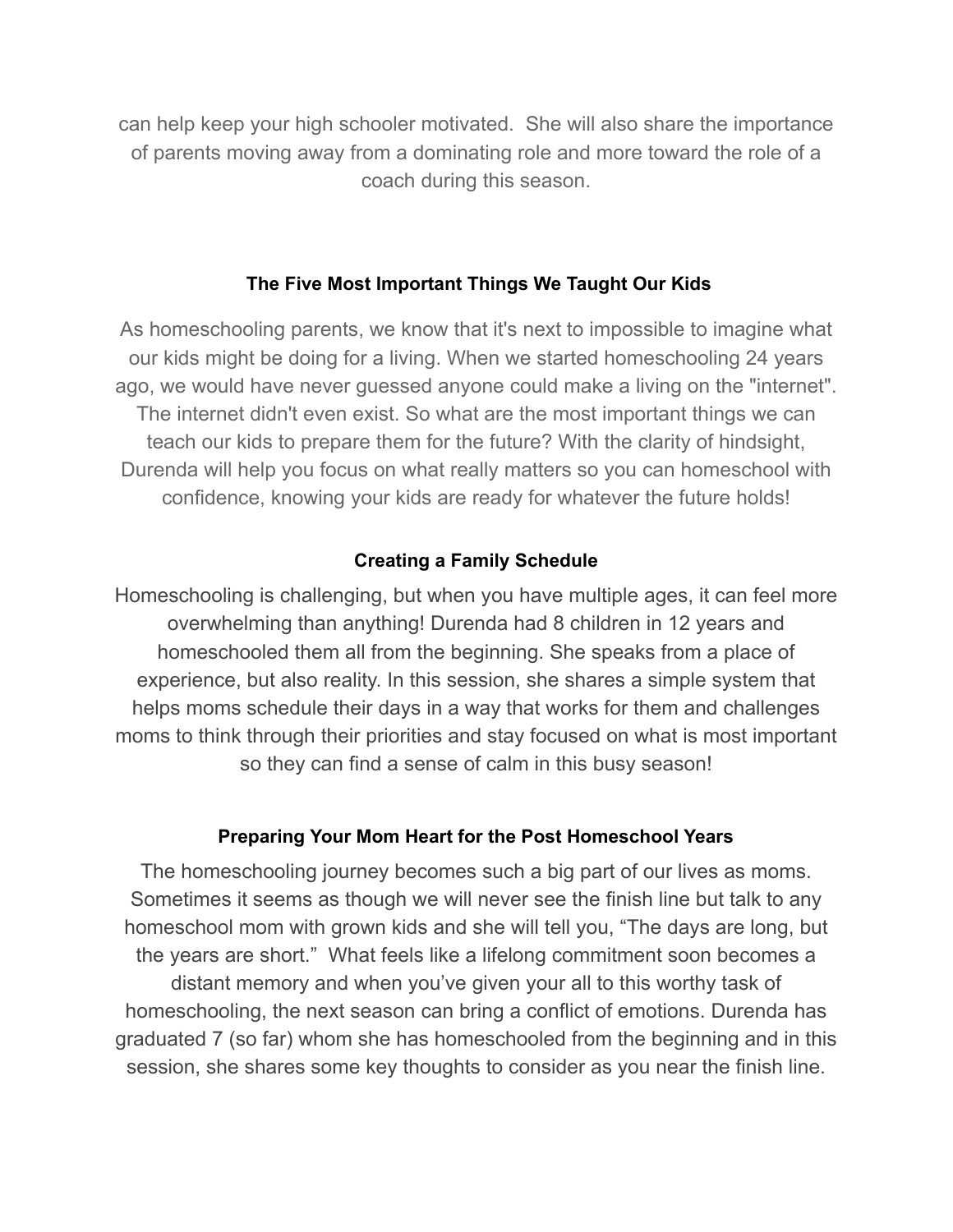# **Sustainable Homeschooling**

We all begin our homeschool journey with high hopes, but it often doesn't take long before we realize that some things simply are not working. We find ourselves and/or our kids in burnout mode. At the same time, we are confronted with the fear that we may somehow fail our children if we let go of something. Learn the importance of creating a sustainable homeschooling life unique to your family, bring joy back into your homeschool days, and help equip you to go the distance!



# **References:**

Trish Corlew (Hip Homeschool Moms) [trish@hiphomeschoolmoms.com](mailto:trish@hiphomeschoolmoms.com) Ashley Wiggers (Homeschooling Today) [ashley@homeschoolingtoday.com](mailto:ashley@homeschoolingtoday.com) Ginger Hubbard (author of "Don't Make Me Count to Three" and 'I Can't Believe You Just Said That") [ginger@gingerhubbard.com](mailto:ginger@gingerhubbard.com) Heather Haupt [heather@heatherhaupt.com](mailto:heather@heatherhaupt.com) Debbie Mason (NCHE Conference) [events@nche.com](mailto:events@nche.com) Sherri Seligson (speaker/curriculum writer) for Apologia [sherriseligson@gmail.com](mailto:sherriseligson@gmail.com) Dr. Kathy Koch (Celebrate Kids) drkathy@celebratekids.com